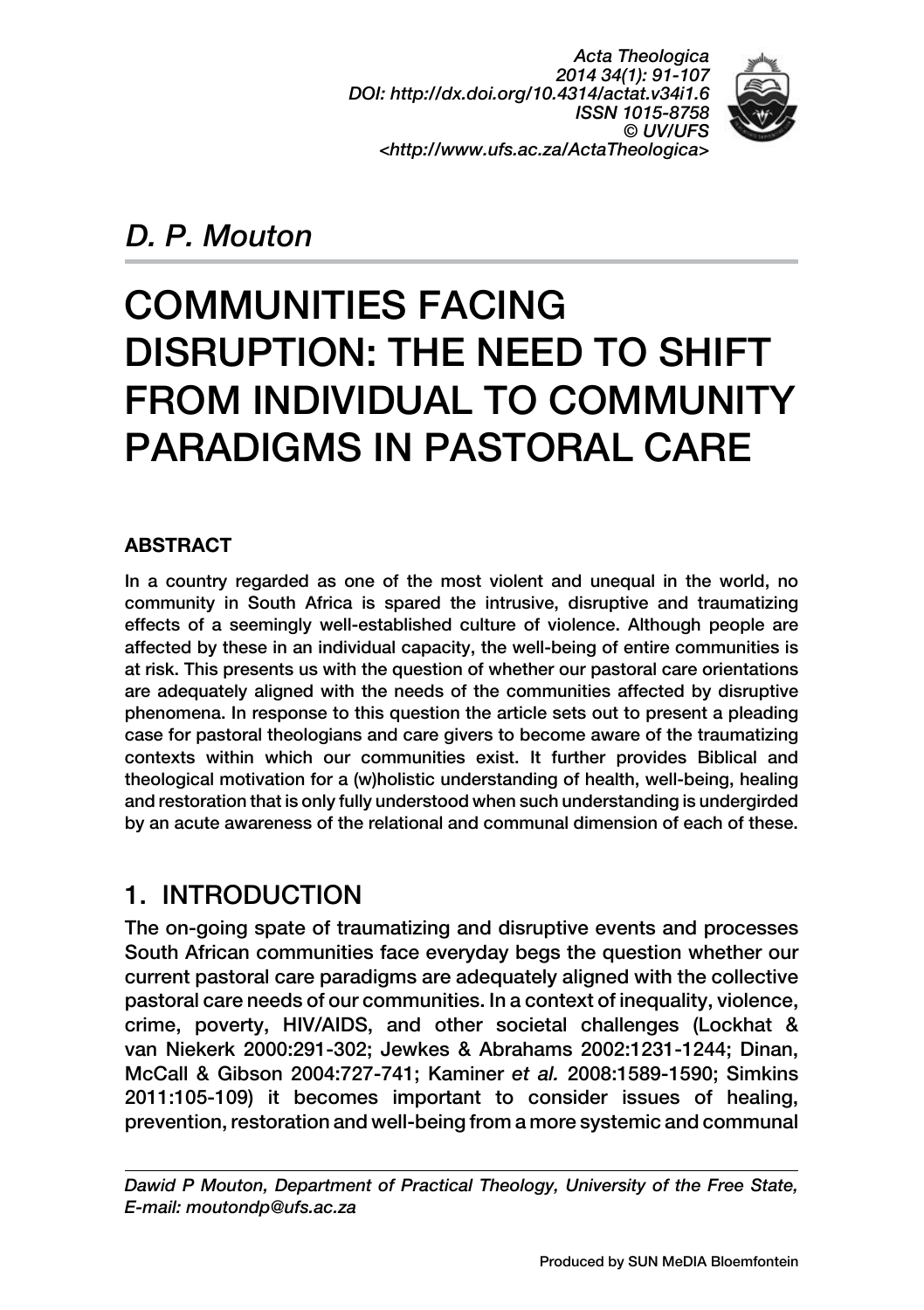perspective (Mouton 2012:1). This would then mean that a deliberate shift be made from an individual to a community-directed approach in pastoral care and counselling. For the purpose of the discussion here I will make reference to the impact of the apparently well-established cycle of violence in South African communities.

South Africa has become known to be one of the most violent nations in the world, while at the same time its status as one of the countries with the biggest gap between rich and poor serves to intensify the divide between communities (Lockhat & van Niekerk 2000:299; Lefko-Everett, Nyoka & Tiscornia 2012:12). The seemingly well-established cycle of violence, already reported on in the past (e.g. Hamber 1999:113-128), is evident in the labour sector, civil protests and in much of the crime experienced and/or witnessed in the country<sup>1</sup>. However, this violence is much more than just physical violence. Instead, it is often entrenched in many structures of society and is frequently expressed most profoundly in the experiences of poverty, inequality, poor service delivery and the skewed power relations marking the South African political and socioeconomic landscapes (Lockhat & van Niekerk 2000:291-302). In fact, the president of the country in 2012 highlighted unemployment, poverty and inequality as the prominent issues faced by South Africans (Janzen 2012:15). While this seems to continue unabatedly, it leaves behind countless corpses, wounded people, traumatized individuals and communities, and perhaps even an aura of hopelessness in broader society. Although a multitude of complex factors contribute to the violence, abuse, and structural inequality, South Africa's violent political past not only retains significant influence over this culture of violence, but also still contributes to the apparent inability of society to deal with trauma (unresolved trauma), both historically and recently (Lockhat & van Niekerk 2000:291-302; Kaminer *et al.* 2008:1589-1590; Simkins 2011:105-109). This unresolved trauma impacts on all levels of society and may present significant threats to

• [http://mg.co.za/article/2013-10-11-00-strike-linked-damages-at-all-time-high;](http://mg.co.za/article/2013-10-11-00-strike-linked-damages-at-all-time-high)

- [http://www.itinews.co.za/companyview.aspx?companyid=22416&itemid=60E](http://www.itinews.co.za/companyview.aspx?companyid=22416&itemid=60EFE349-02FA-401B-80BB-5468DA67BCB5) [FE349-02FA-401B-80BB-5468DA67BCB5](http://www.itinews.co.za/companyview.aspx?companyid=22416&itemid=60EFE349-02FA-401B-80BB-5468DA67BCB5)
- [http://www.news24.com/SouthAfrica/News/](http://www.news24.com/SouthAfrica/News/Gruesome-details-of-Griekwastad-murders-emerge-20120824) [Gruesome-details-of-Griekwastad-murders-emerge-20120824](http://www.news24.com/SouthAfrica/News/Gruesome-details-of-Griekwastad-murders-emerge-20120824)
- <http://www.news24.com/SouthAfrica/News/Man-admits-to-raping-his-mother-20121003>
- <http://www.news24.com/SouthAfrica/News/Cape-Town-girl-13-wounded-in-crossfire-20121001>
- <http://www.news24.com/SouthAfrica/News/Boys-raped-in-N-West-20120926>
- <http://www.news24.com/SouthAfrica/News/3-held-for-elderly-couples-murder-on-farm-20120911>

<sup>1</sup> The violent element of crime and protest actions in South Africa is reported on extensively in local and international media. A few examples of these reports (electronic media) over the last years are:

<sup>•</sup> [http://socs.civicus.org/?p=3875;](http://socs.civicus.org/?p=3875)<http://ewn.co.za/Topic/Bekkersdal-protests>;

<sup>•</sup> [http://www.dailymaverick.co.za/article/2013-10-30-bekkersdal-protests-dirty-votes-and-the-anc-in](http://www.dailymaverick.co.za/article/2013-10-30-bekkersdal-protests-dirty-votes-and-the-anc-in-the-eye-of-the-storm/#.U2svG1eia2c)[the-eye-of-the-storm/#.U2svG1eia2c;](http://www.dailymaverick.co.za/article/2013-10-30-bekkersdal-protests-dirty-votes-and-the-anc-in-the-eye-of-the-storm/#.U2svG1eia2c)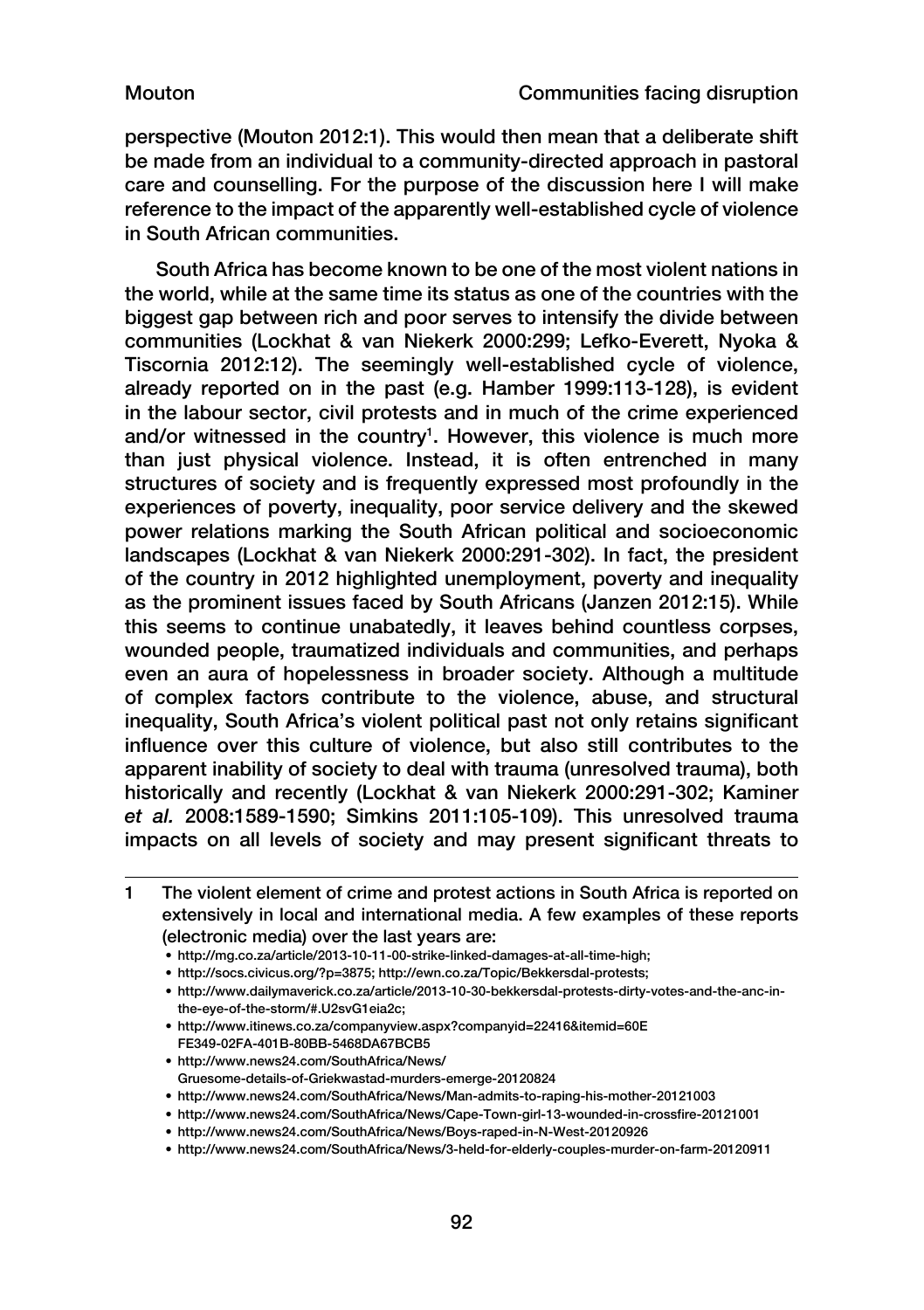### Acta Theologica 2014: 1

individual and community restoration, reconciliation in the broader society, as well as social cohesion.

In this article I would like to argue that current disruptive phenomena and psycho-social challenges communities are faced with necessitate a more concerted effort in the pastoral care and counselling domain to shift towards a systemic and community-directed approach. This is particularly necessary as both individual and community well-being seems to be under pressure. In order to do this, brief attention will be given to the effects of disruptiveness and trauma due to violence, as a case in point. Links will be made to issues of inequality and unresolved trauma, although these aspects are a secondary focus of this article. However, it is necessary that we consider the intricate link between an understanding of pastoral care and concepts of healing, restoration and well-being in a context of violence and trauma. In this review I will show that a holistic view on these concepts should influence the choice for a stronger emphasis in the paradigmatic shift from individual to community pastoral care in the South African context.

## 2. SOUTH AFRICA: A DISRUPTED AND TRAUMATIZED NATION?

It is unfortunate that the violence SA communities are exposed to cannot be referred to as isolated cases or that they are related only to current conditions. The apparently well-established cycle of violence has already been reported on for some time (Brandon Hamber 1999:113-128; Lockhat & van Niekerk 2000:292,296; Kaminar *et al* 2008:1589).

At least part of the reason for this current culture of violence can be related to the institutionalised violence during the previous regime that provided fertile ground for the establishment of such a culture of violence (Hamber 1999:116; Lockhat & van Niekerk 2000:292,296; Kaminar *et al* 2008:1589), also structurally (Burnett 1998:789). However, there is a complex interplay between a whole range of factors causing this. One factor that may play a significant role, at least in part, and that should be mentioned here are the continually high levels of frustration that communities may experience due to sustained poverty and inequality<sup>2</sup>. This again may be linked to possible disillusionment as a result of unfulfilled political promises made during the transition from apartheid to a democratic state, one can almost appreciate the fact that these frustrations become a further justification for the violent nature of protest actions, for example. This point is illustrated in the 2011

<sup>2</sup> See article by Charles Simkins (2011).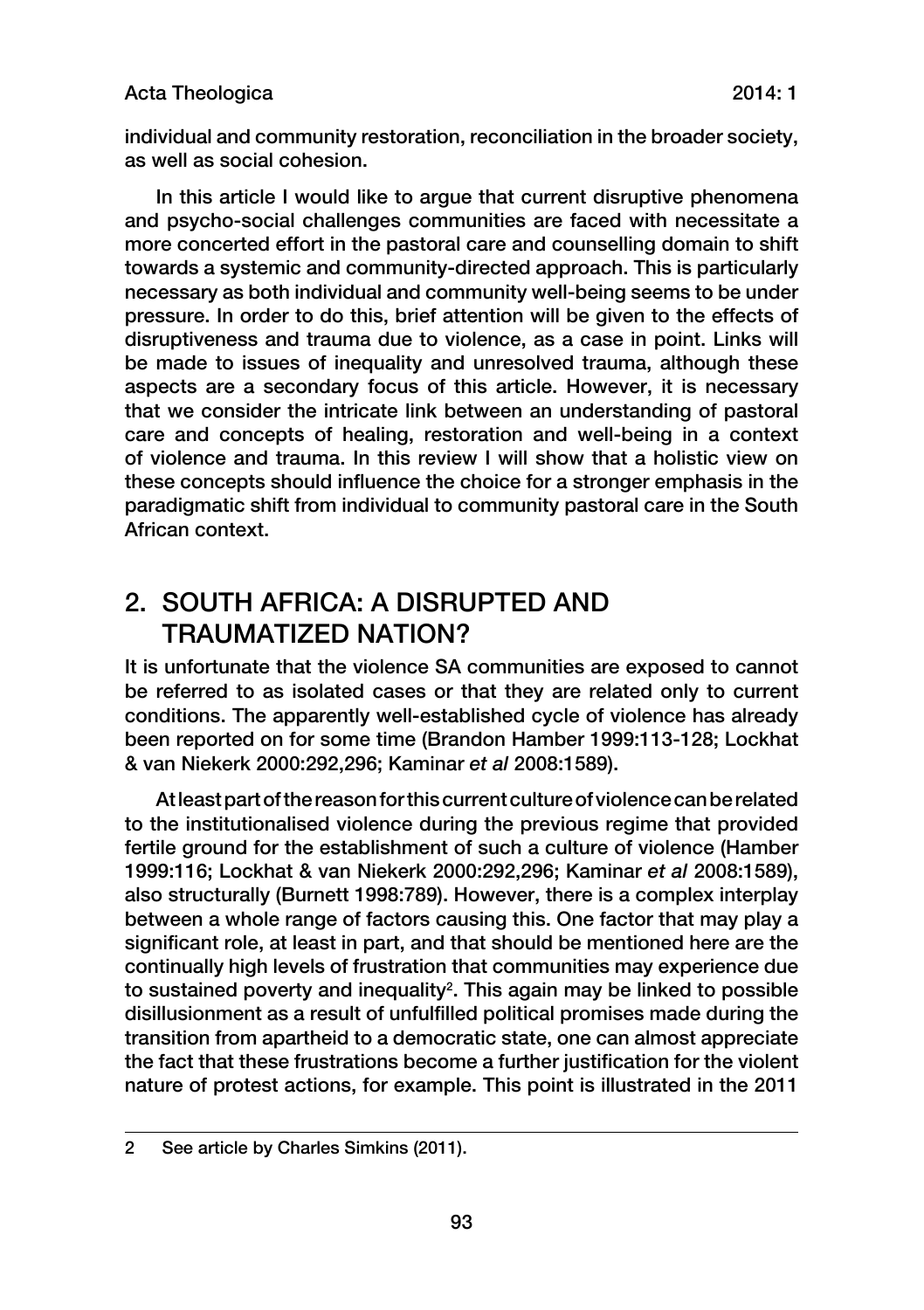SA Reconciliation Barometer of the Institute for Justice and Reconciliation (IJR) where it is for instance showed that slightly more than half of South Africans (51%) believe that the leaders do not really care about what happen to ordinary citizens (Lefko-Everett, Nyoka & Tiscornia 2011:15).

Exacerbating the effects of continued inequalities and politicisation, according to Hamber (1999:123), is the fact that so many of the survivors of past violence may not have been able to deal with their traumatic pasts by the time of the completion of the work of the Truth and Reconciliation Commission (TRC). In this regard Halpern & Weinstein (2004:570) points out that even when truth commissions worked well, much still needs to be done to address issues such as persistent fear of the other, mistrust, betrayal, discrimination and stereotyping – all of this still very much alive in South African societies. Also, in most cases the structural conditions and marginalising contexts may not have changed, adding to the trauma and frustration that could become a contributing factor in sustaining this culture of violence. I believe that Hamber (1999:124) is correct in his assertion that inequality and structural imbalances need to be addressed as part of the strategy to curb the on-going spread of violence and to further the cause of reconciliation in the country, a view also expressed on the SA Reconciliation Barometer Blog of the IJR (No Reconciliation 2012).

As a nation we seem to have reached a deadlock with regard to reconciliation and societal restoration, and this might have contributed to the current scenario that can only be referred to as a proverbial boiling point. To illustrate, I refer to an article by Johan Cilliers and Ian Nell (2011:2-3) in which they highlight the following from the SA Reconciliation Barometer published by the IJR (2010:2):

Racial relations remain under pressure ... Optimism about a joint future has dropped ... From 2003 to 2009, there was no significant improvement in intergroup socialisation and contact ... We still struggle to understand each other ... Inequality remains a big obstacle ... The biggest divisive factors in South Africa (in order of significance): economic inequality, political parties, class, disease (such as HIV and aids), religion, race and language.

Referring to the 2009 Transformation Audit these authors also emphasise the fact that the levels of inequality in SA "are still shockingly high" (IJR 2010:3; Simkins 2011:105-119).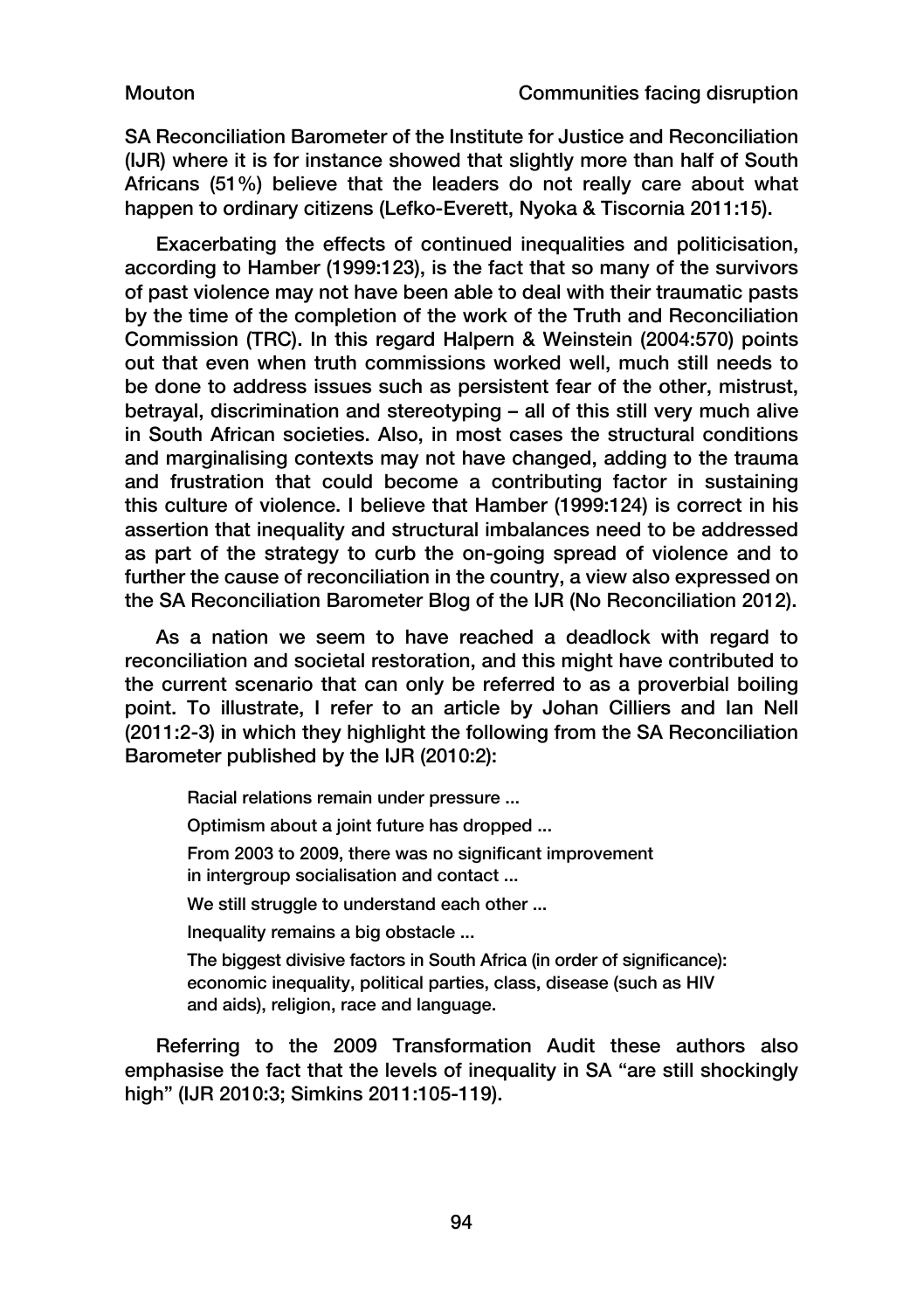Despite the positive aspects of the political compromises reached during the transition to a democratic state, the inequalities of the apartheid regime have largely been maintained due to the inability of the current government to curb and reduce these inequalities (Simkins 2011:105-119). Whereas a small percentage of Black people have benefited from Black Economic Empowerment (BEE), addressing inequality remained a challenge between 1994 and 2008 (Simkins 2011:108). Hamber (2003) as well as Chapman and van der Merwe (2008) are but two voices amongst many who have argued that despite the important role of the Truth and Reconciliation Commission in guiding South Africa through a relatively peaceful transition, many issues remain with regard to equality, restoration, reconciliation and the adequate handling of trauma from the past. Government projects aimed at large-scale restoration, such as the 1994 Reconstruction and Development Program (RDP) and the 1996 Growth, Employment and Redistribution (GEAR) strategy yielded only limited results. The impact of the newly launched 2012 National Development Plan still remains to be seen. Due to this, and the high levels of corruption associated with it, disparities remain largely along the same lines as in the past, and many have come to resent these projects (Simkins 2011:106). The latest SA Reconciliation Barometer (2012) serves to confirm that significant disparities are still reported with regard to economic and employment security as well as service delivery. Although these disparities are still largely along racial lines, class definitions amongst Black communities have also become more pronounced since 1994. The report suggests that most South Africans still feel separated from each other due to language, race and ethnicity (Lefko-Everett, Nyoka & Tiscornia 2011:29).

I argue that post-1994 South Africa is experiencing such high levels of violence that the traumatizing effect of it goes way beyond the individual. It reaches into the very fabric of the collective. Indeed, as Brandom Hamber (1999:126) states: "All of South African society has been traumatised to some degree". More recently Fanie Du Toit, in the October 2012 edition of the SA Reconciliation Barometer Report stated that "[o]ur society remains deeply wounded and fractious ..." (Du Toit 2012:4) Also Lockhat & van Niekerk (2000:299), by referring to the mental health of black children in SA, suggested that the impact of many of the psychosocial trauma children have been exposed to during apartheid is manifested in social problems of the post-apartheid SA. Also, much of the "poverty, unemployment and inequality are structural problems that have their origins in apartheid" (Du Toit 2012:4). Not only can the source of trauma be found in the past political regime, the inequalities and violence of today, but also in the fact that this young democratic nation has been forced into a "collapse into modernity" (Cilliers & Nell 2011:3) that brings with it its own challenges in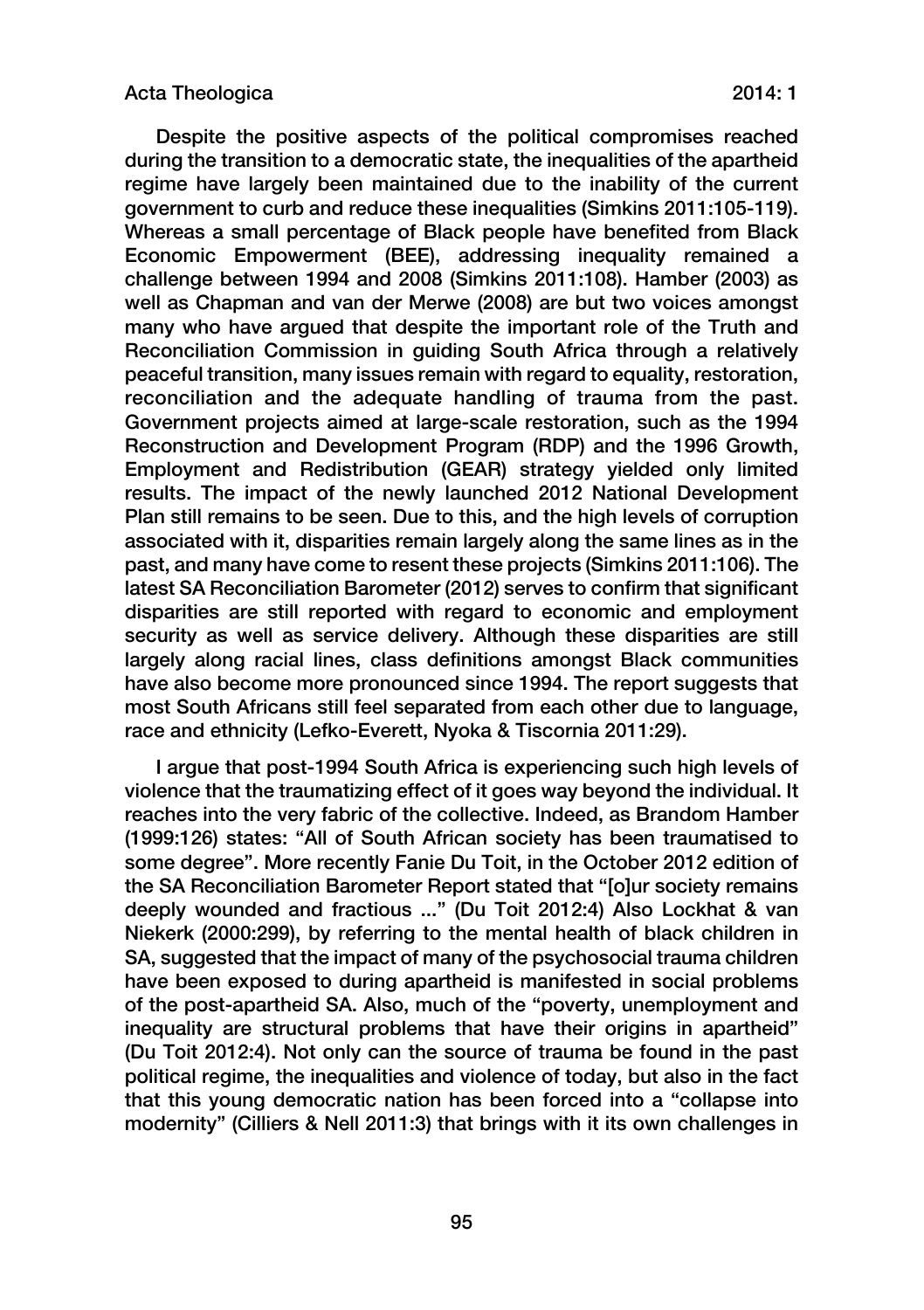terms of uncertainty and insecurity with regard to identity formation. No simple cause-effect approach is assumed here and I am well aware of the complex nature of inter-related factors linking socio-economic inequalities, psycho-spiritual considerations, unresolved collective trauma, and many other factors with violence in South African society, and its impact on community well-being and restoration.

Perhaps at this point it might be appropriate to say something about the phenomena of violence and its link to trauma as a result of violence's disruptive nature.

## 3. VIOLENCE, DISRUPTION AND TRAUMA

Community violence as a source of trauma has been reported on widely, both in relation to its prevalence in South Africa and elsewhere (see e.g. Lockhat & van Niekerk 2000; Eitle & Turner 2002; Dinan, McCall & Gibson 2004; Shields, Nadasen & Pierce 2009). Although acts of violence are often directed at individuals, the fact that it is such a common experience warrants it to be viewed as an issue of collective concern. In fact, Kaminar et al (2008:1593) in a study that examines the relative risk of post-traumatic stress disorder (PTSD) associated with various forms of violence, found that over a third of South Africans have had encounters with violence of some sort, often resulting in symptoms of post-traumatic stress. Interestingly, in a study on the exposure of South African children to violence it was found that exposure to community violence is more likely to have adverse effects on children compared to exposure to family violence for instance (Barbarin*, Richter & De Wet* 2001:23). Similarly, structural violence, such as the violence associated with the apartheid era and the current brutality of endemic poverty and poor socio-economic conditions appear to also have lasting adverse effects on many children who grew up under these conditions (Burnet 1998:792-793; Lockhat & van Niekerk 2000:301). Evidence from different studies indeed suggests that trauma related to violence is more likely to lead to PTSD than other forms of trauma (Kaminar *et al* 2008:1590). A negative spiral ensues where violence causes trauma, trauma causes violence, and so it goes on. Although this article cannot claim to include an extensive survey of studies investigating the phenomena and impacts of community violence, the few referenced here already suggest that the impact of violence has both individual and collective dimension and affects physical, psychological, social, spiritual, relational and structural aspects of existence.

The phenomenon of trauma has been discussed extensively by scholars from various disciplines (e.g. Culbertson 1995; Ganzevoort 2000;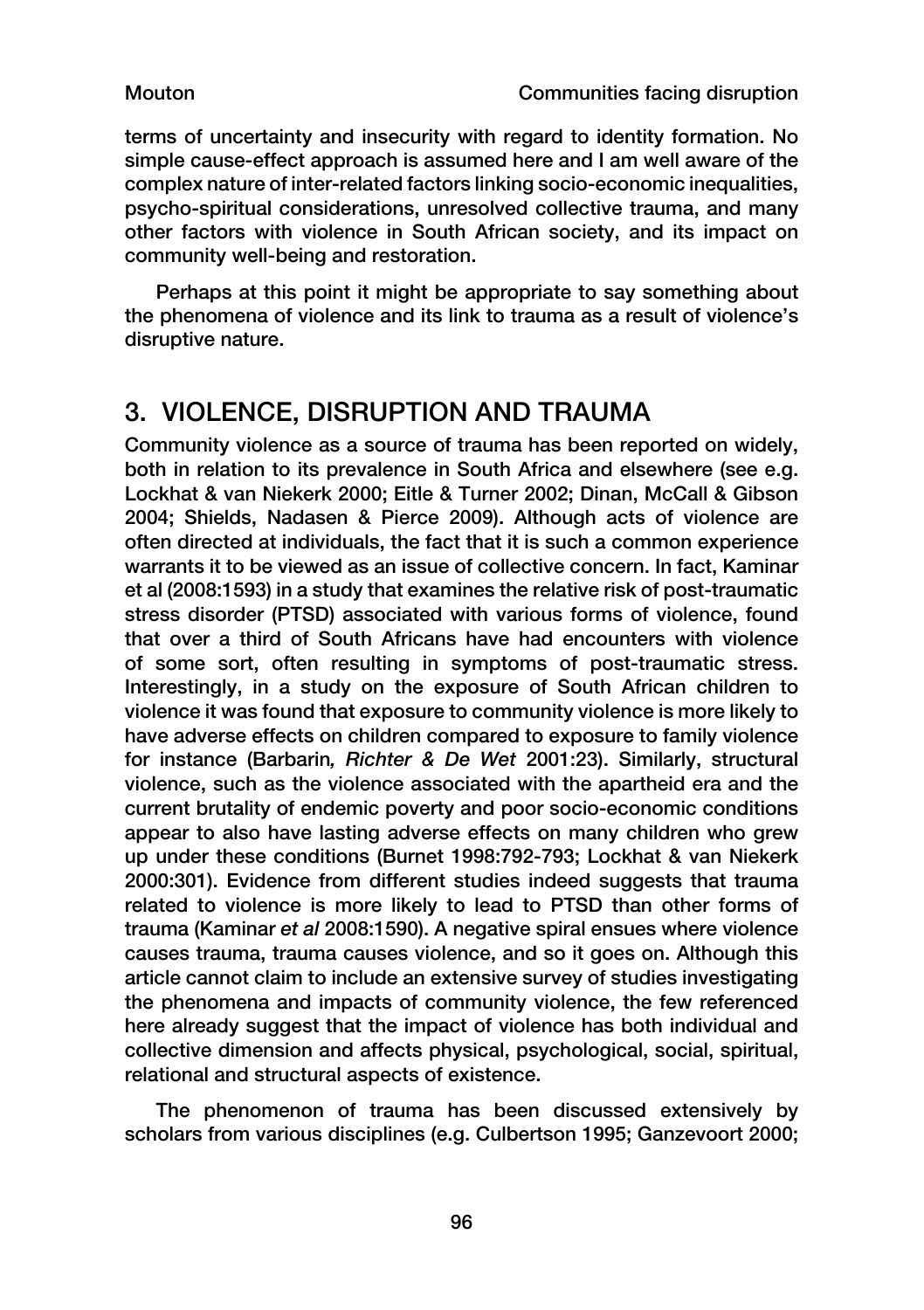#### Acta Theologica 2014: 1

Robson 2001; Alexander *et al* 2004; Ganzevoort 2009*a*; Ganzevoort 2011). It appears that they all agree more or less with the following: trauma relates to a radical event or experience that has to do with some form of injury and pain (from the Greek word trauma) and has the ability to shake ones world in such a way that all "normality" is turned upside-down to an extent that the person affected or confronted by the traumatizing event has no ability to cope with the reality of such an event. Hutchison & Bleiker (2008:387) puts it in the following way:

Trauma is an encounter with an event or series of events so shocking that our understanding of how the world works is severely disrupted.

The phenomenon could also be described as "an experience that invalidates one's normal assumptions of order, predictability, safety, and identity" (Suedfeld 1997:849). Indeed, one's whole assumptive world is turned up-side-down. This "assumptive world" provides the milieu within which people live their lives and generate meaning from their lives, and rests on three fundamental assumptions: (1) a meaningful and coherence/ continuity world, (2) the kind-heartedness of others, and (3) the worth of the self. When we experience trauma the certainty of these assumptions are threatened and even may not hold anymore, threatening our very existence (Ganzevoort 2009*a*:188-189; 2011:3). Responses to such traumatic challenges may vary, but is generally associated with highly contradictory and conflicting emotions and positions that require great care and wisdom when attempting to deal with it, especially in a collective context.

The concept of trauma indeed functions both on the individual and collective level (Suedfeld 1997; Ganzevoort 2000; Veerman & Ganzevoort 2001; Alexander et al. 2004; Audergon 2004; Lopez 2011). On a collective level it

involves a breakdown of social and moral symbolic order based on trust and goodwill and its replacement by a malevolent order based on terror, violence, powerlessness, and silence, destroying the internalized culturally constituted webs of trust of people (Sonpar 2008, in Lopez 2011:301, 302).

This could be what South African communities experience at the moment, and It is indeed so that where communities suffer atrocity and disruption, the resultant trauma stay in every fabric of their existence, i.e. individual, family, society, and future generations (Audergon 2004:20).

It appears that trauma is not merely an event that simply remains in the past. Instead, it is a lived reality where survivors find themselves in a space where the line between life and death are blurred and where life does not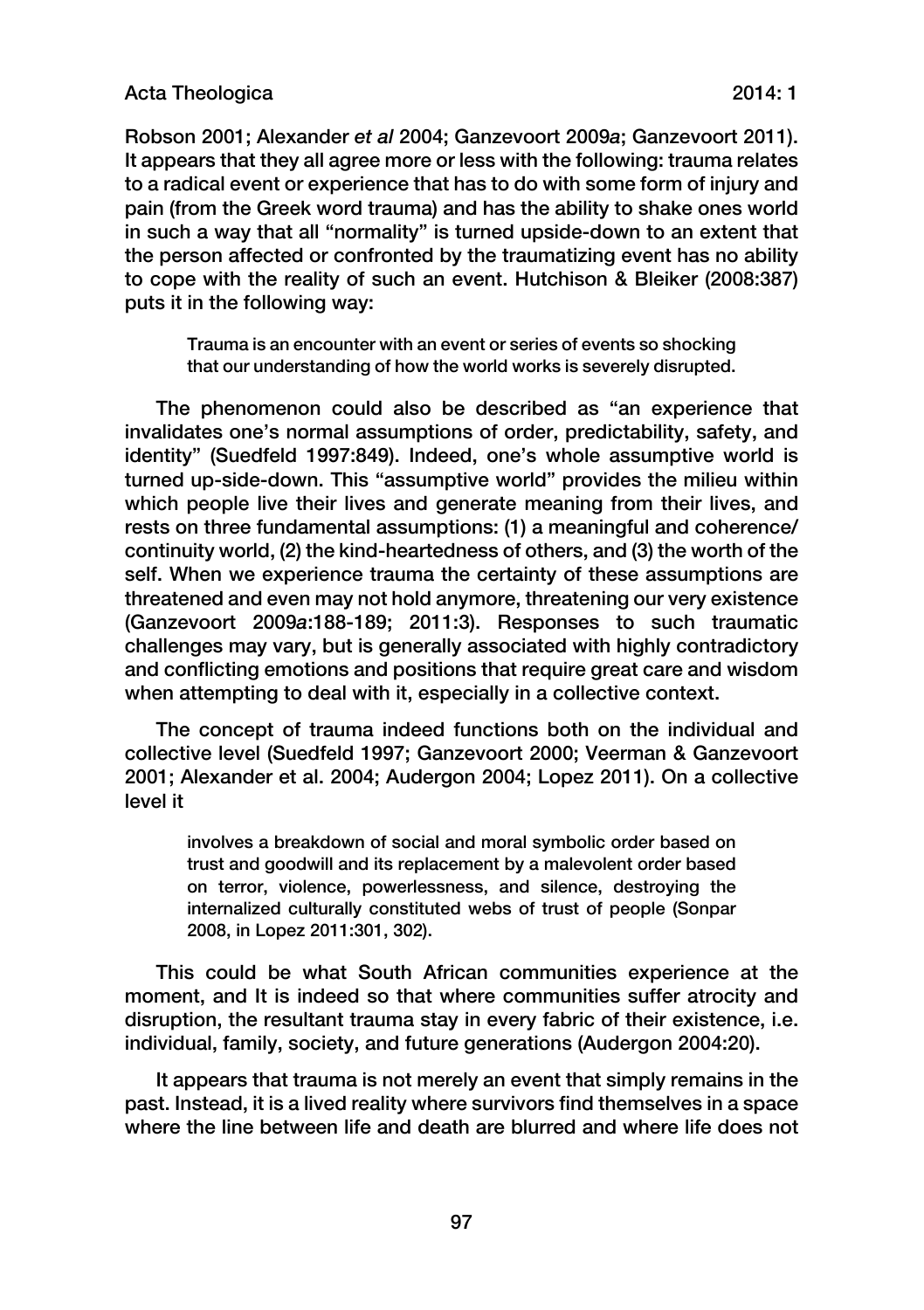logically follows death – a space where the trauma is faced continually (cf. Rambo 2010). In a way this understanding of living with trauma almost forces me to immediately reflect on how this is the business of theology, practical theology and pastoral care, particularly when I am reminded of Ruard Ganzevoort's understanding of practical theology as lived religion, taking seriously the experience of a lived reality (Ganzevoort 2009*b*).

The issue of trauma is of significance for theology and religious study since one can argue that there is a fundamental relationship between religion and trauma, considering that religion has always had to do with life and its suffering, uncertainty, powerlessness and tragedy (Ganzevoort 2011:3). Not only has religion played an important role in dealing with suffering and tragic occurrences, but these also have led to critical views on religion, precisely because of the inexplicable nature of traumatic and tragic events. Ganzevoort (2008:12-14) argues for a number of theological issues that surface in trauma experiences that is relating trauma with theology. These are the issues of suffering and theodicy, guilt and innocence, tragedy and malice, the cross and resurrection which in itself is a story of traumatization and which is at the roots of the Christian tradition, and the centrality of forgiveness and reconciliation. The question Ganzevoort then raises is how these are affected by the psychological effects of trauma and whether our traditional, confessional beliefs are congruent with the psychological reality and damage of the trauma survivor.

Religious traditions have always struggled with the challenges of making sense of tragic events. This does not mean that in practical theology or pastoral care we are looking to provide answers to the questions related to suffering and trauma, but rather that we hope to endeavour to find ways by which meaning can be attained amidst and despite the suffering and trauma. This quest for meaning and meaningful life stories is not restricted to the religious world however, but is emphasized also in trauma theory (Janoff-Bulman 1992; Ganzevoort 2011). In the end it is about the clarification/enlightenment of the existential and spiritual question, dealing with a disrupted assumptive world and the resultant confusion in a bid to find new meaning, and certainly not about giving exact answers (Ganzevoort 2011:4). In the search for meaning in the midst of suffering and trauma our task would be to create the space for discourse between the core notions of both psychology and religion relating to our understanding of God, others and ourselves, namely: omnipotence/coherence; love/ kind-heartedness/benevolence; and self-worth (Ganzevoort 2011:4). How we address the existential question arising from trauma depends how we understand the interaction between the event, the context, the tradition and the self, and ultimately determines the existential and spiritual meaning derived from such a traumatic experience.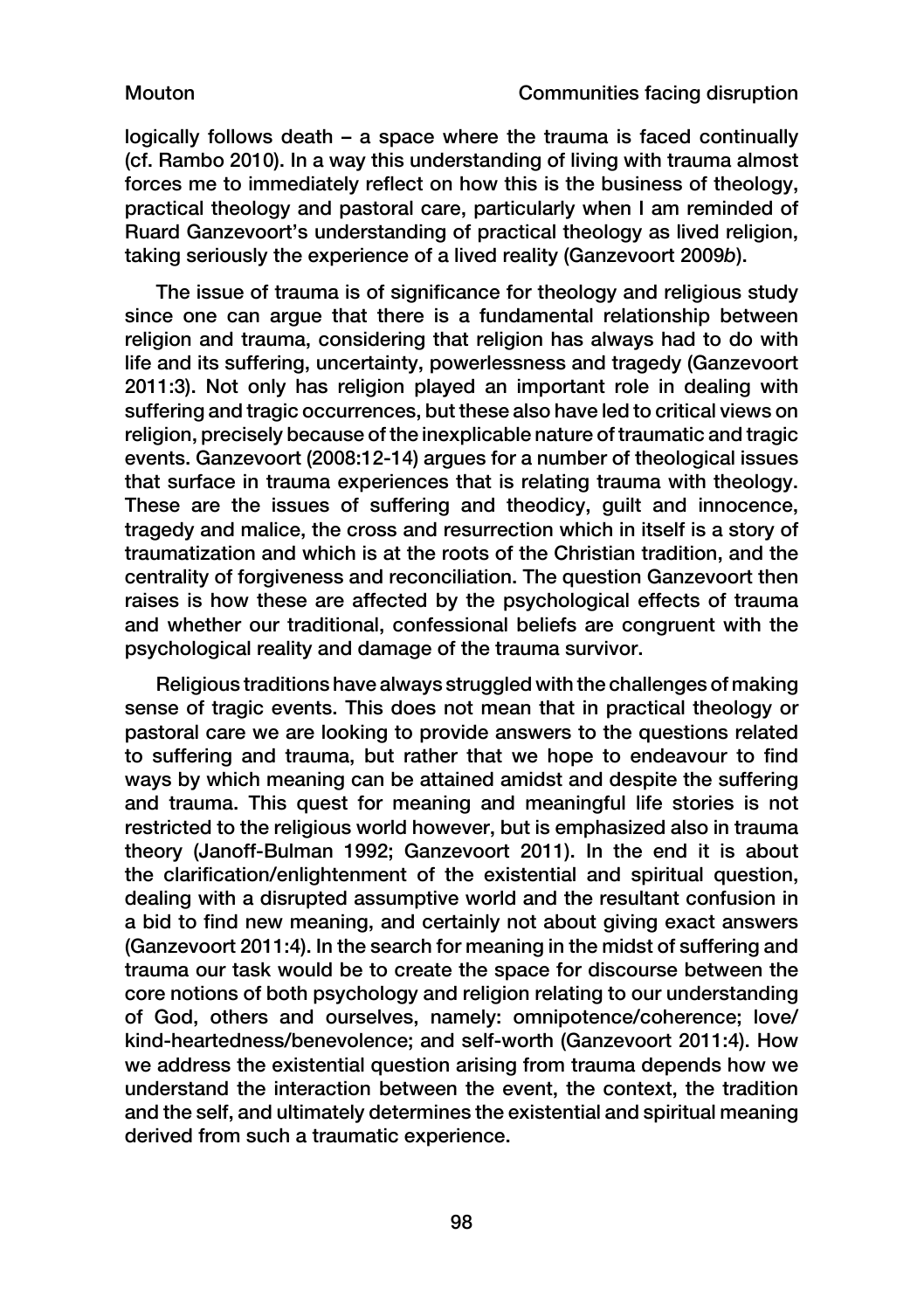Trauma, resulting from disruptive events and process, has been presented here as a life-shattering experience leading to confusion and many unanswered questions, as well as often having the effect of calling significant relations in question. It can therefore be argued that the notions of healing, restoration, well-being and wholeness, are relevant in the discourse about pastoral care in a context of disruption and trauma that reaches beyond the individual and threatens the very essence of the communities people live in.

## 4. HEALING, RESTORATION AND WELL-BEING – A (W)HOLISTIC BASIS FOR PASTORAL CARE IN DISRUPTED AND TRAUMATIZED CONTEXTS

It is now commonly agreed that health is more than just the absence of physical infirmity (Parmer & Rogers 1997:55). In fact, it is more appropriate to view it as inclusive of the concepts of physical, social and mental wellbeing (Visser *et al*. 2009:167). Even more inclusive is the understanding that it also encompasses a person's faith maturity, normative aspects and value systems, and the nature and quality of their relationships (Louw 2008:43-44). On the health-illness continuum it would then imply an increased emphasis on relationships and its dynamics, maturity and a meaningful way of relating to existential issues in life.

Restoration in this article refers to the restoration of the sense of well-being as experienced and perceived by affected individuals and communities, and includes aspects on a cognitive, physical, social, affective, occupational, and spiritual level (Poloma & Pendleton 1990:270; Parmer & Rogers 1997:55; Fiorita & Ryan 2007:341-368; Louw 2008:36; Utley & Wachholtz 2011:1). This implies a holistic and systemic approach to understanding the relationship between illness, health and life, where restoration and healing also includes the "utilization of spiritual, cultural, psychological and social resources" (Louw 2008:47). Briefly, a communitydirected or holistic and systemic approach to pastoral care implies the acknowledgement that people only truly function within networks of relationships and hence within community, as Daniël Louw argues in his book *Networks of the Human Soul* (2012). It further suggests the understanding that pastoral counselling and care is never merely aimed at the empowering and wholeness of the individual, but also directed towards and for the purpose of others and the broader society (Clinebell 1995:2). This is especially relevant where pastoral care works with an understanding of anthropology which rests not only on constructs seated within an individual, but also on the dynamics and influence of the networks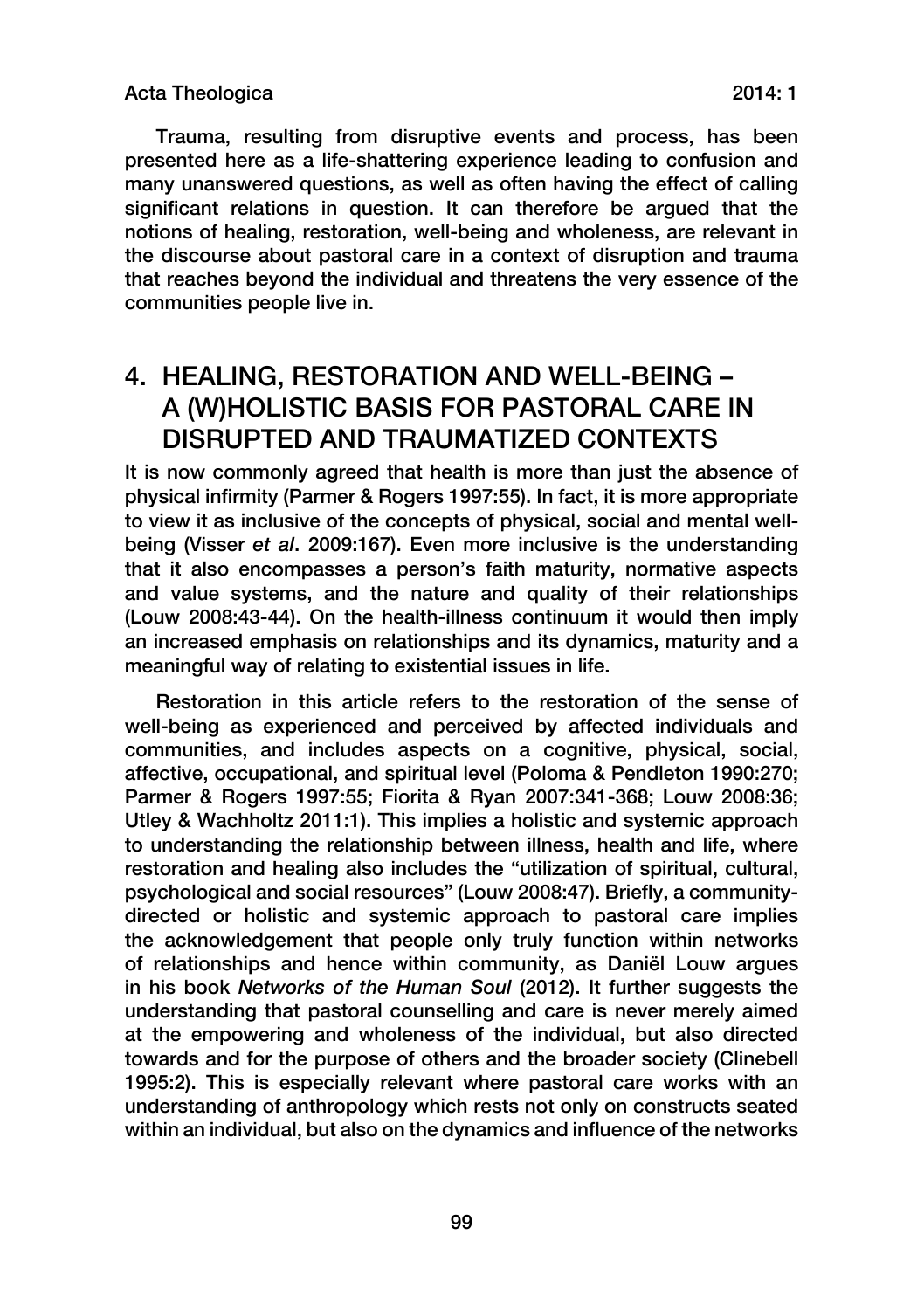of relationships within community, social aspects of existence, belief systems, cultural domains and other normative factors (cf. Louw 1999:297). The idea that individual well-being is only truly possible within community, and vice versa, corresponds to Biblical perspectives (Mouton 2012:76). I further propose that a community-directed approach in pastoral care and counselling does not merely suggest ministry to people in community or to communities, but also the acknowledgement and harnessing of the abilities of communities to minister within and to other communities. Given the severity of the impact of violence and disruptions within our South African communities, a model that depends on the expertise of a pastoral caregiver, with help directed primarily on the individual, is simply not effective and appropriate anymore. Such care must be directed towards communities, not only to minster to these communities, but to empower them to identify and optimise their own pastoral care resources.

Indeed, disruptive phenomena such as poverty, poor living conditions, sustained high levels of violence, etc. cannot be addressed without taking serious the context within which these are experienced, as well as the collective/communal nature of these phenomena. Acknowledgement of the collective nature of these phenomena inevitably will create awareness that a care response to these must also be approached with a collective/ community orientation in mind.

In terms of an African perspective this cannot be different. Indeed, when viewed from an understanding of the notion of *Ubuntu*, a concept implying "that a human being is a person through other persons" (Louw 2008:41), such collective and communal approaches in both analysis and care will not be regarded as strange. Also seen form a Biblical perspective, these issues cannot be addressed differently. The idea that the biblical understanding of being human refers to the "whole of the human being", including all relational networks, is well attested for by Wilkinson (1980:1; 1998:7) amongst others. One will find that a similar understanding of healing and restoration is developed from the study of biblical concepts on the issue. Healing has to do with much more than just the body and includes all that is to be understood as constituents of being human. This would then imply that it is only in relation to and as part of communities that one can begin to speak of restoration and well-being.

In the context of the Old Testament for instance, no one definition is given for the concepts of health. However, a variety of concepts are used that appear to encapsulates something of these, and include terms such as well-being, righteousness, obedience, strength, fertility and longevity (Struys 1968:142; Wilkinson 1998:11-16; Louw 2008:47). It appears to be well expressed through the idea of shalom (peace), a notion that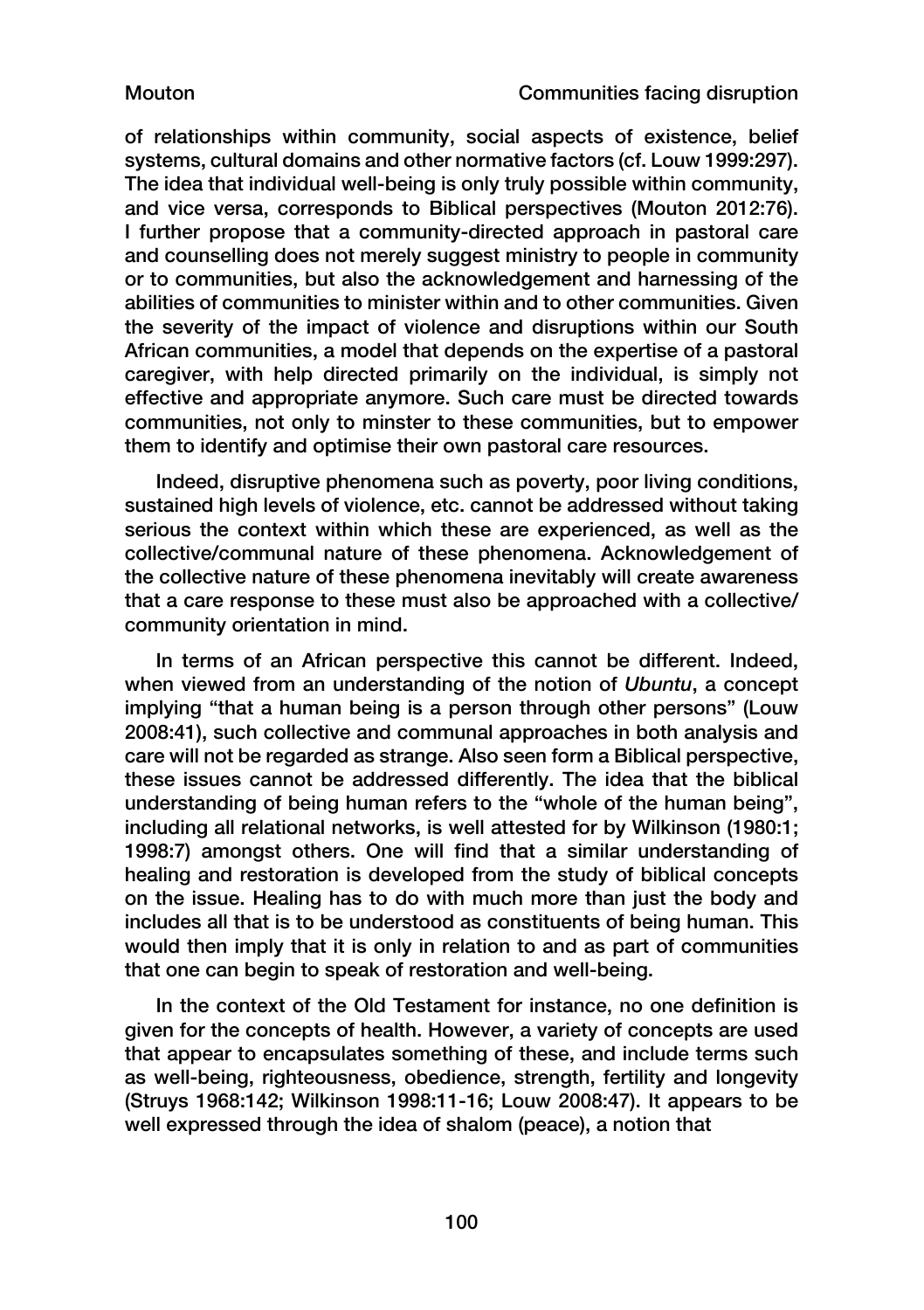refers to complete fulfilment and is connected to moral activity, spiritual achievement, righteousness (sedeq), faithful fulfilment of the covenant and the torah (holiness), obedience to God and the law, blessing, fertility and longevity

as well as to "the right relationships" (Louw 2008:47). All of these in one way or the other implies relationality on one or the other level.

Similarly, the New Testament (NT) use of the concepts of health is also a much broader understanding than merely an individual, bodily state of being (Wilkinson 1998:21). A variety of Greek words are used in connection with the idea of health, well-being, healing and restoration – *hugies, eirene, zoe, bio, psuche* and *soteria* (Strong 1996; Wilkinson 1998:22-29). Despite differences in particular meaning and contexts of applications, all these terms in one way or the other, expresses an understanding of health and well-being that resonates with that expressed by the concepts an understanding associated with the term "shalom". In essence then it boils down to and understanding of health and well-being that extends to one's entire human existence. This must of course have implications for how we do practical theology and provide care to those in need.

Also, when reflecting on health and well-being, we have to reflect also on the concept of therapy. The word that gives character to what we do in pastoral care is the Greek word *therapeuo*. It is explained in the *New International Dictionary of New Testament Theology* (Brown 1971:163- 164) by making use of the concept of recovery. Although used in the New Testament almost exclusively in the context of healing (Brown 1971:164), it also expresses something of a willingness to serve and give in the interest of others. *Therapeuo*, as well as other words that are used to express something about the process of healing, almost always implies restoration, healing and renewal, and then mostly in the context of relationships with others and God.

The functions of pastoral care and counselling also include the act and process of healing, in addition to sustaining, guiding and reconciling of human beings and their relationships (Clinebell 1984:20). Clinebell (1984:29) further places emphasis on the aspect of growth as an objective of pastoral care, particularly making the point that it is growth directed not only at the self, but also are the broader society. Indeed practical theology, and hence pastoral care and counselling as a discipline within it, always seems to be concerned with meaning generation in the contexts of relationships, and within the discourse on the place of theology in real human contexts (Pattison & Woodward 2000:5). This resonates with the understanding of other scholars (Louw 1999; Ganzevoort 2009*b*; McClure 2012). It appears to be about change, transformation, relationships, lived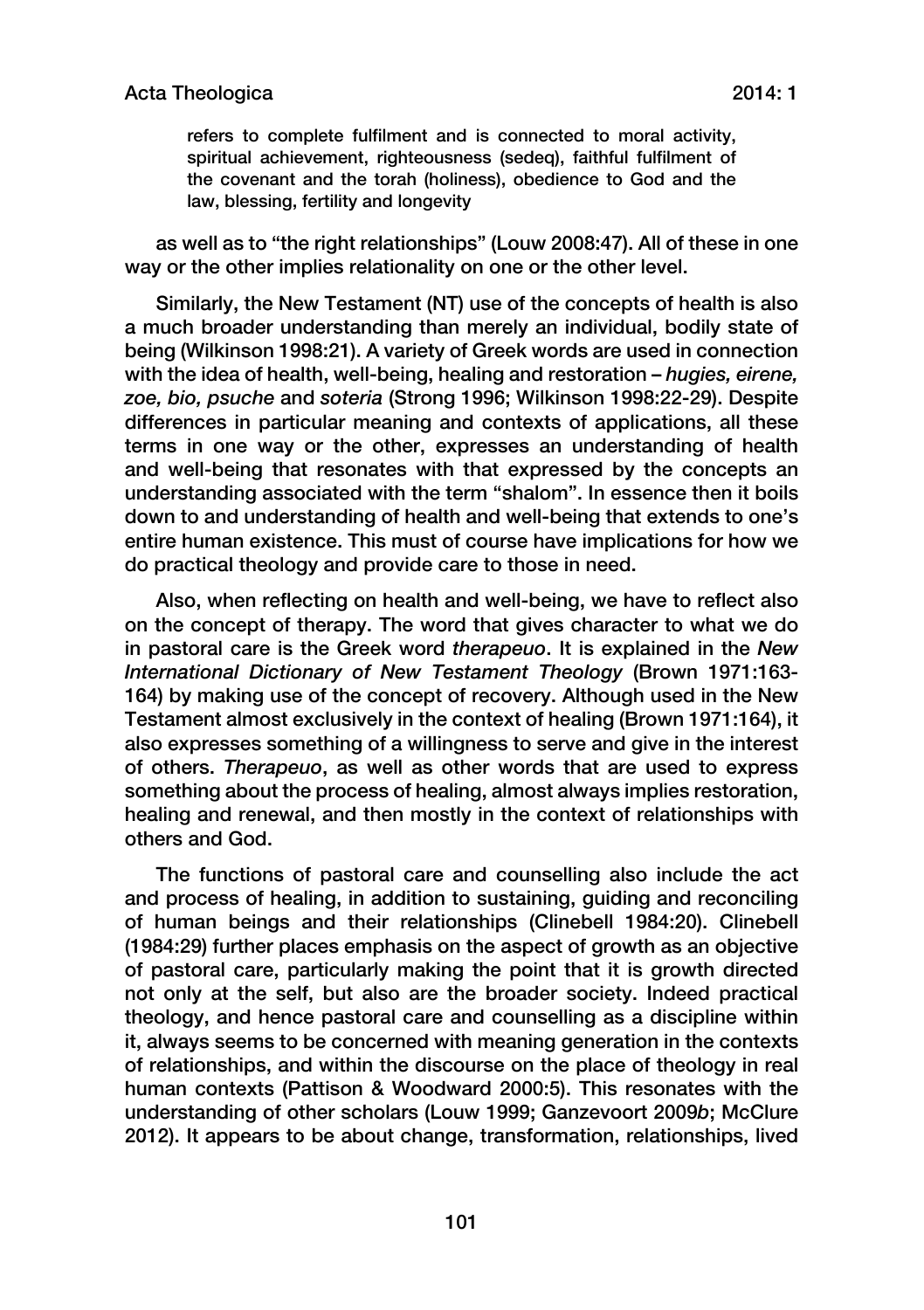reality, praxis-theory interaction, reflection, interpretation, meaninggeneration and care (McCann & Strain 1985; Louw 1999; Ganzevoort 2011; McClure 2012). However, in contrast to humanitarian and social caring projects, all of the above happens with a reflective awareness that we merely participate in the "*praxis of God as related to the praxis of faith within a vivid social, cultural and contextual encounter between God and human beings*" (Louw 2008:17).

We can probably think of pastoral care as being concerned with processes of enabling, healing, empowerment, sustaining, guiding, reconciliation, nurturing, liberation, interpreting and growth with and within individuals and groups, in the context of relationships and mutuality, and real contexts (Clinebell 1984:25-26; Louw 2008: 75-77). If we reflect on these we realize that our calling to care should then strongly resonate that character of a compassionate God, as explained for instance by Louw (2011:65-76). An emphasis in pastoral care and counselling on this compassionate nature of God should bring about a move in our understanding of a theology of care: from the traditional clerical, ecclesial model and the phenomenological paradigm, to a *theopaschitic* approach – a "practical theology of intestines" (Louw 2011:65-76). This can be interpreted to imply a movement in the direction of inclusive and relational care that express this compassion of God. Such a shift will enable a caring praxis to replicate something of the praxis of God, a praxis of vulnerability as a result of God identifying with the human predicament of suffering and vulnerability. Only if our care praxis is informed and directed by the *passio Dei* (compassion of the suffering God)**,** can practical theology and pastoral care, attempt to promote change and bring hope in our disrupted and traumatized communities. Due to the inclusive character of a *theopaschitic* approach and the fact that the notion of a suffering and compassionate God includes structural and comprehensive healing (the healing of life), the notion of a suffering and compassionate God can help pastoral theology to shift from a theistic God (out there) to the more passionate God (right here), and from a focus on individual ministry to a community-oriented and liberating praxis. It can therefore be argued that the pastoral care in a context of disrupted and traumatized communities is best dealt with through an integrative approach to health and wellbeing that not only sees people as spiritually integrated beings, but also takes seriously the relational, communal and social aspects of human living.

## 5. CONCLUSION

This paper has demonstrated that disruptive phenomena severely impact on both individual and community well-being. In addition it made an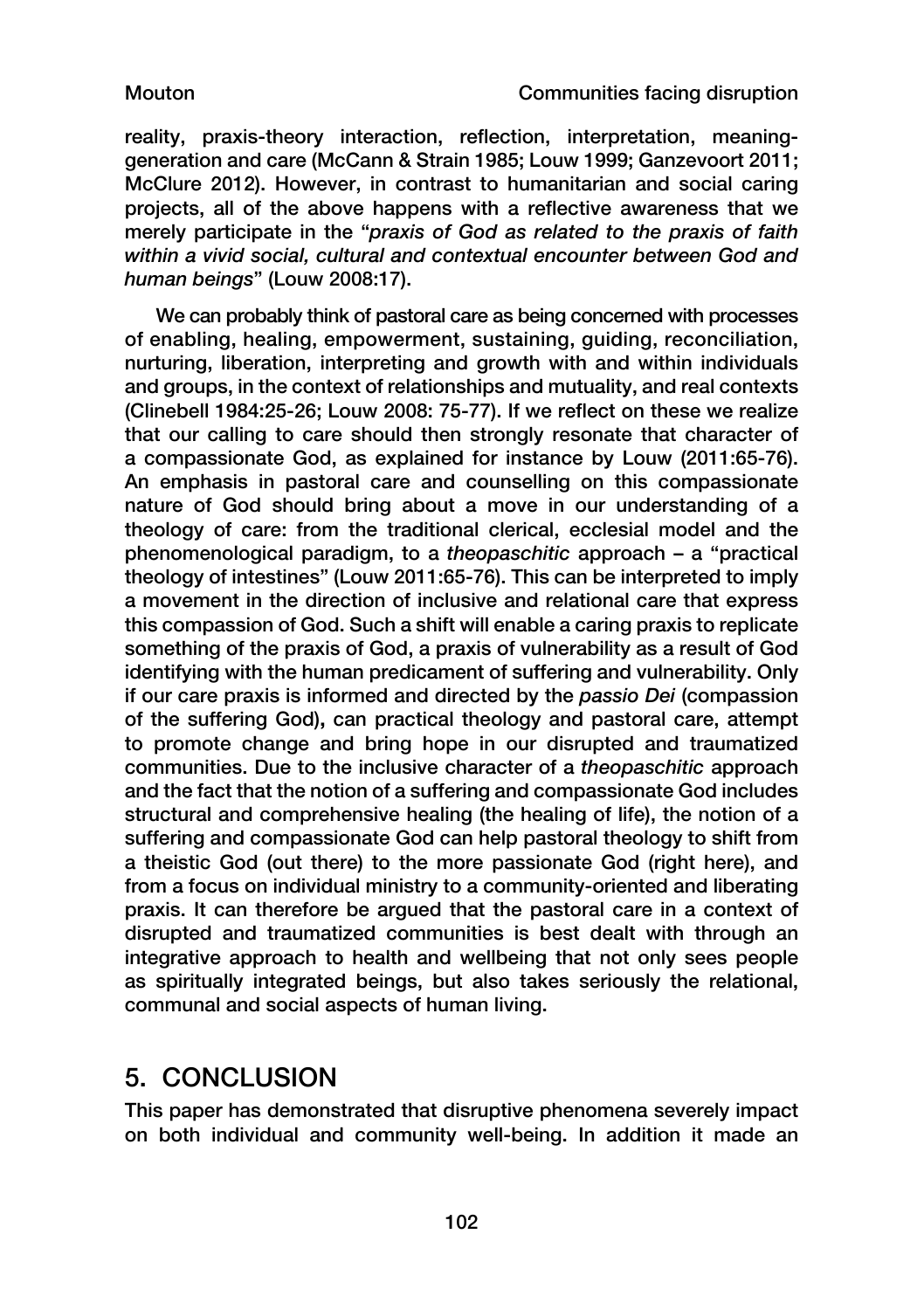argument for the need to approach pastoral care giving with an understanding of humanity that is embedded in a network of interrelated aspects of human existence, including that which is personal as well as the communal or collective aspects of human existence. It showed that well-being and restoration cannot be conceptualized outside an understanding of community and relationality, particularly in reference to our African context, the African concept of *Ubuntu*, and the biblical and theological undergirding of pastoral care. This should compel pastoral care givers and theologians to position themselves along the praxis of a compassionate God who takes serious the human predicament of suffering and vulnerability. When we realize that this vulnerability has a definite communal expression, we cannot but align ourselves with a pastoral care orientation that is directly aimed at community restoration and well-being. This however calls for a deliberate shift from individually inclined pastoral care to care for and with the communities we live with.

## **BIBLIOGRAPHY**

Alexander, J.C., Eyerman, R., Giesen, B., Smelser, N.J. & Sztompka, P. (eds.). 2004. *Cultural trauma and collective identity.* California: University of California Press.

Audergon, A.

2004. Collective Trauma: The nightmare of history. *Psychotherapy and Politics International* 2(1):16-31.

Barbarin, O. A., Richter, L. & de Wet, T.

2001. Exposure to violence, coping resources, and psychological adjustment of South African children. *American Orthopsychiatric Association, Inc.* 71(1):16-25

### BROWN, C. (ED).

1971 (1976). *The New International Dictionary of New Testament Theology*. Exeter:The Paternoster Press.

BURNETT, C.

1998. School violence in an impoverished South African community. *Child Abuse & Neglect* 22(8):789-795.

#### Chapman, A.R. & Van Der Merwe, H. (eds.)

2008. *Truth and reconciliation in South Africa. Did the TRC deliver?* Philadelphia: University of Pennsylvania Press.

### Cilliers, J. & Nell, I.A.

2011. "Within the enclave" – Profiling South African social and religious developments since 1994. *Verbum Et Ecclessia* 32(1):1-7.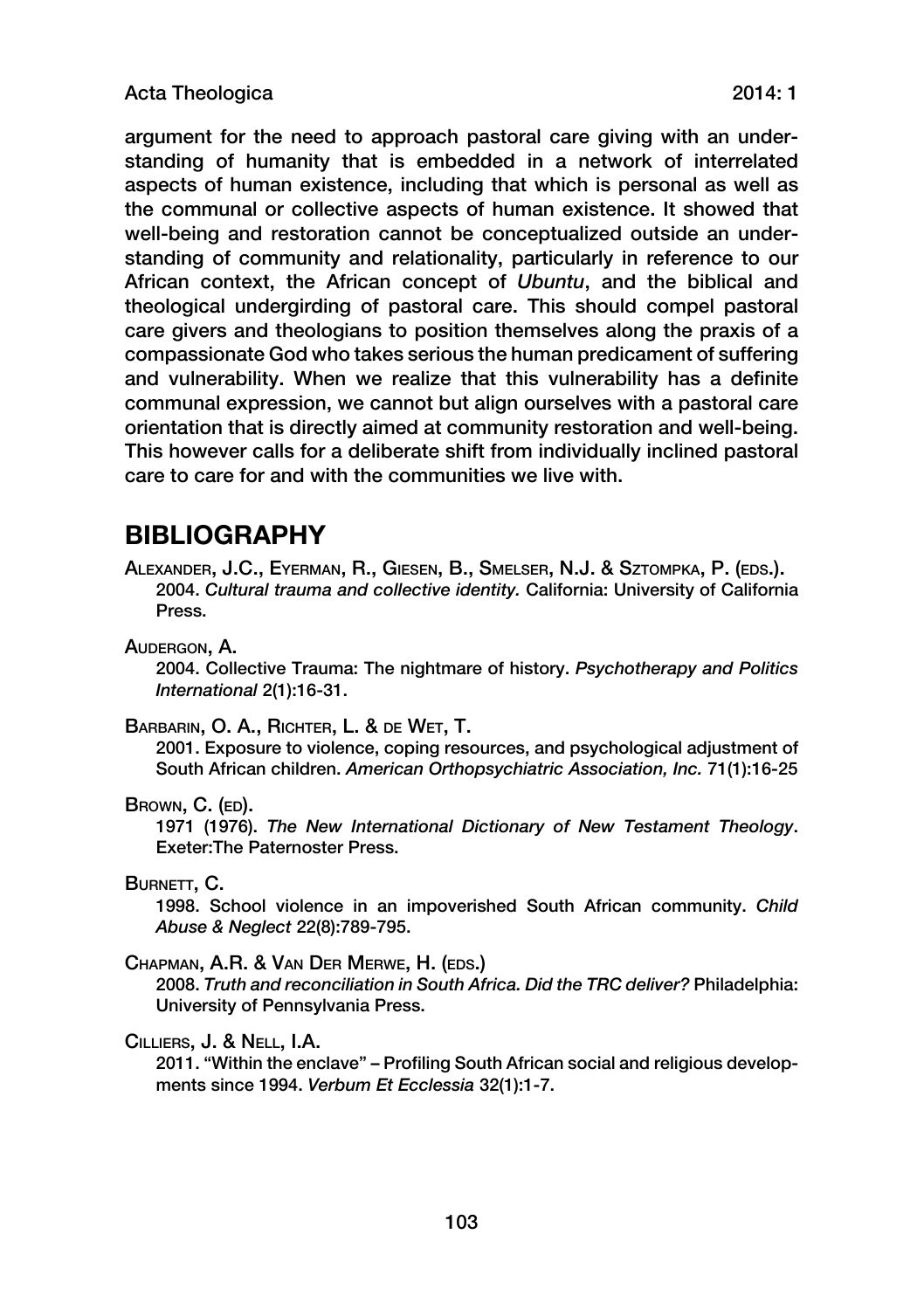#### Clinebell, H.

1984. *Basic types of pastoral care & counseling. Resources for the ministry of healing and growth (Revised and enlarged)*. Nashville: Abingdon Press.

1995. *Counseling for spiritually empowered wholeness. A hope-centered approach*. New York: The Haworth Pastoral Press.

#### Culbertson, R.

1995. Embodied memory, transcendence, and telling: Recounting trauma, reestablishing the self. *New Literary History* 26(1):169-195.

#### Dinan, B.A., McCall, G.J. & Gibson, D.

2004. Community violence and PTSD in selected South African townships. *Journal of Interpersonal Violence* 19(6):727-742.

#### Du Toit, F.

2012. South Africa's simple choice. In: K. Lefko-Everett (ed.), *SA Reconciliation Barometer* 10(3):1-16.

#### Eitle, D. & Turner, R.J.

2002. Exposure to community violence and young adult crime: The effects of witnessing violence, traumatic victimization, and other stressful life events. *Journal of Research in Crime and Delinquency* 39:214-237

#### Fiorito, B. & Ryan, K.

2007. Spirituality and psychological well-being: A mediator-moderator study. *Review of Religious Research*, 48(4):341-368.

#### Ganzevoort, R.R.

1999. Verzoening na conflicten? Een praktisch-theologische benadering. *In De Marg* 8(3):12-20.

2000. Collectief trauma: Hoe verder na misbruik? Geschokte gemeente heft deskundig hulp nodig bij complex probleem. *Central Weekblad* 48(25):

2008. Coping with tragedy and malice. In: N.van Doorn-Harder, N. & Minnema, L. (eds.), *Coping with evil in religion and culture*. (Amsterdam: Rodopi), pp. 247-260.

2009*a*. All things work together for good? Theodicy and post traumatic spirituality. In: Gräb, W. & Charbonnier, L. (eds.). *Secularization theories, religious identity, and practical theology. (*Münster: LIT-Verlag), pp. 183-192

2009*b*. Forks in the road when tracing the sacred. Practical theology as hermeneutics of lived religion. *Presidential address to the 9th conference of the International Academy of Practical Theology*.

2011. Trauma en geestelijke verzorging. Eigen deskundigheid op het existentiële en spirituele domein. *Cogiscope* 11(3):2-5.

#### Halpern, J. & Weinstein, H.M.

2004. Rehumanizing the other: Empathy and reconciliation. *Human Rights Quarterly* 26561-583.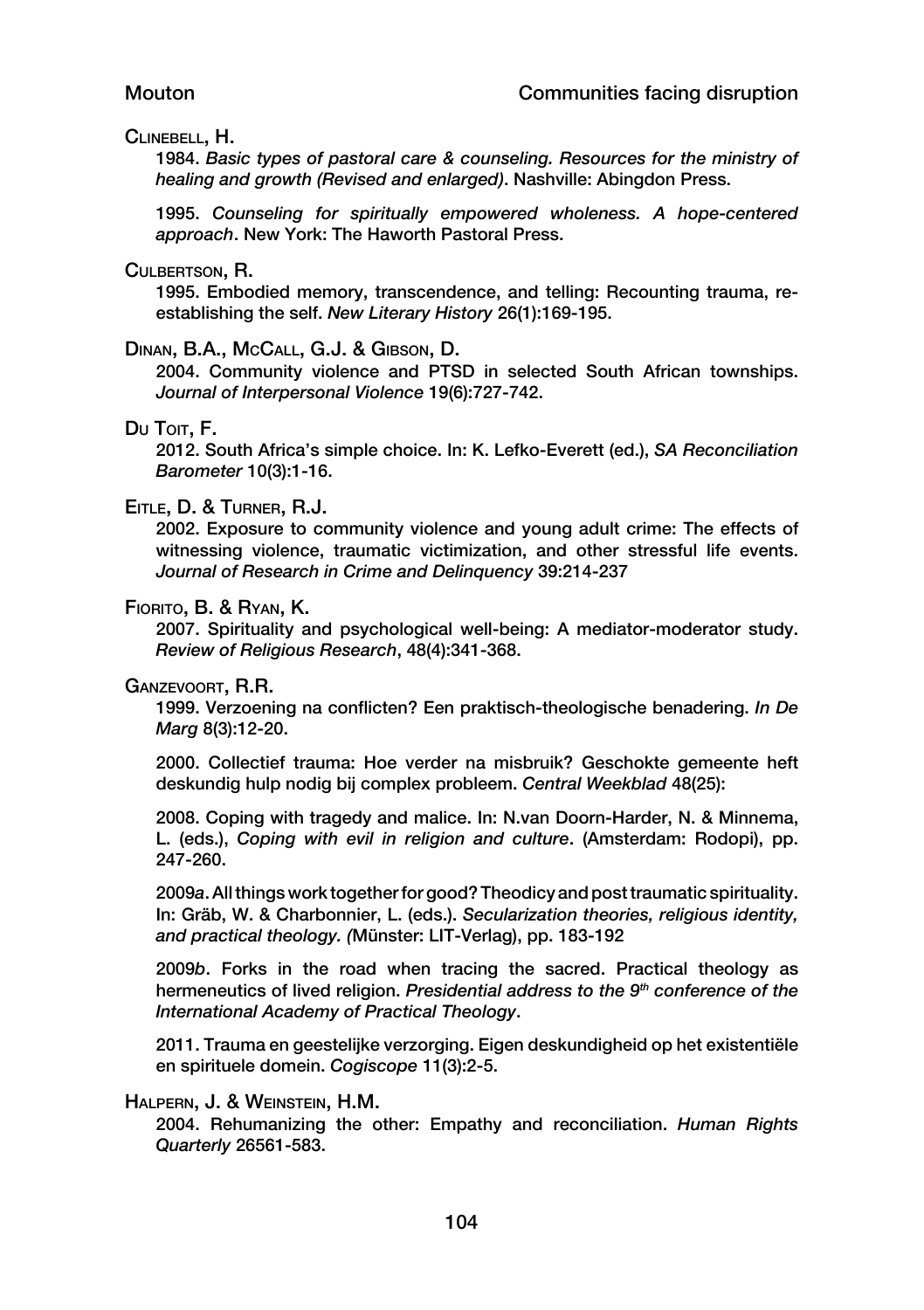#### Hamber, B.

2003. Rights and Reasons: Challenges for truth recovery in South Africa and Northern Ireland. 06 March 2003.

1999. "Have no doubt it is fear in the land". An exploration of the continuing cycles of violence in South Africa. *Zeitschrift für Politische Psychologie* 7(1/2):113-128.

#### Hutchison, E. & Bleiker, B.

2008. Emotion reconciliation. Reconstituting identity and community after trauma. *European Journal of Social Science* 11(3):385-403.

#### Janoff-Bulman, R.

1992. *Shattered assumptions: Towards a new psychology of trauma*. New York, NY: Free Press.

#### Janzen, D.

2012. It's time to set politics aside. In: K. Lefko-Everett (ed.), *SA Reconciliation Barometer* 10(3):1-16.

#### Jewkes, R. & Abrahams, N.

2002. The epidemiology of rape and sexual coercion in South Africa: an overview. *Social Science & Medicine* 55:1231-1244.

### Kaminer, D., Grimsrud, A., Meyer, L., Stein, D.J. & Williams, D.R.

2008. Risk for post-traumatic stress disorder associated with different forms of interpersonal violence in South Africa. *Social Science & Medicine* 67:1589-1595.

#### Lockhat, R & Van Niekerk, A.

2000. South African children: A history of adversity, violence and trauma. *Ethnicity and Health* 5 (3/4):291-302.

Lefko-Everett, K., Nyoka, A. & Tiscornia, L.

2012. 2011-SA-reconciliation barometer.pdf (application/pdf object) [Online]. Available from: [http://reconciliationbarometer.org/wp-content/](http://reconciliationbarometer.org/wp-content/uploads/2011/12/2011-SA Reconciliation-Barometer.pdf) [uploads/2011/12/2011-SA Reconciliation-Barometer.pdf](http://reconciliationbarometer.org/wp-content/uploads/2011/12/2011-SA Reconciliation-Barometer.pdf) [10 March 2012]

#### Lopez, C.

2011. The struggle for wholeness: Addressing individual and collective trauma in violence-ridden societies. *EXPLORE* 7(5): 300-313.

#### Louw, D.J.

1999. *Pastoraat as vertolking en ontmoeting.* Kaapstad: Lux Verbi.BM.

2008. *Cura Vitae. Illness and the healing of life*. Wellington: Lux Verbi.BM.

2011. *Ta Splanchna*: A theopaschitic approach to a hermeneutic of God's praxis. From zombie categories to passion categories in theory formation for a practical theology of the intestines. *HTS Teologiese Studies/Theological Studies*, 67(3):65-77.

2012. *Networks of the Human Soul*. Stellenbosch: SUN PRESS.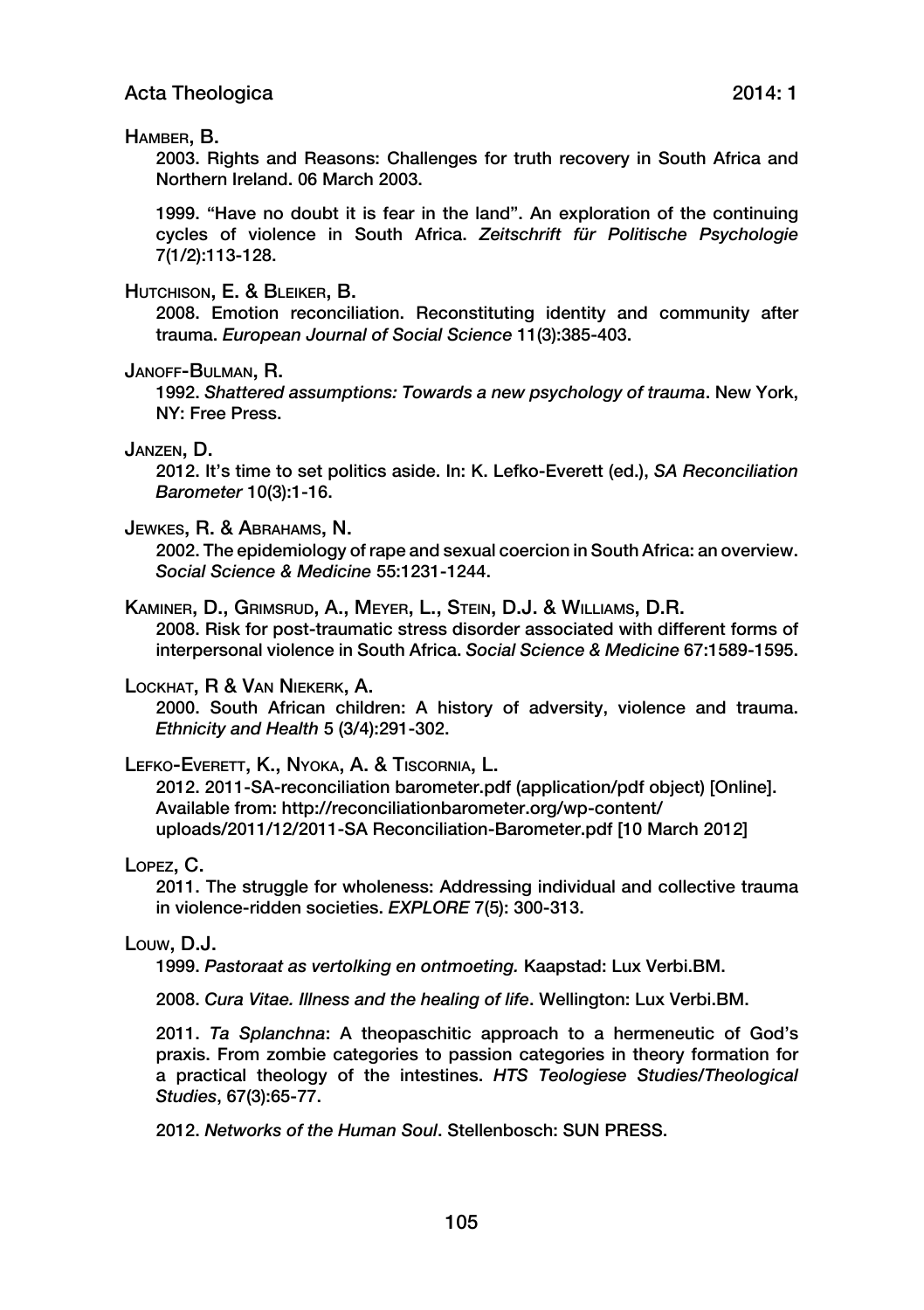#### McCann, D.P. & Strain, C.R.

1985. *Polity and praxis: A program for American practical theology*. Minneapolis: Winston Press.

#### McClure, B.

2012. Pastoral Care. In: B.J. Miller-McLemore (ed.), *The Wiley-Blackwell Companion to Practical Theology,* (Oxford: Wiley-Blackwell), pp. 269-278.

#### Mouton. D.P.

2012. Pastoral care as community care: Towards an integrative approach to healing and well-being within the HIV & AIDS discourse. Unpublished Masters Thesis. Stellenbosch: University of Stellenbosch.

#### No RECONCILIATION

2012. No reconciliation. [Online]. Retrieved from: [http://reconciliationbarometer.](http://reconciliationbarometer.org/2012/01/no-reconciliation-without-material-dignity/) [org/2012/01/no-reconciliation-without-material-dignity/](http://reconciliationbarometer.org/2012/01/no-reconciliation-without-material-dignity/) [10 March 2012]

#### Parmer, T. & Rogers, T.

1997. Religion and Health: Holistic Wellness from the Perspective of Two African American Church Denominations. *Counseling and Values* 42(1):55-67.

#### PATTISON, S. & WOODWARD, J.

2000. An introduction to evaluation in pastoral theology and pastoral care. In: Woodward, J. and Pattison,S.(eds.). *The Blackwell reader in pastoral and practical theology.* (Oxford: Blackwell), pp. 300-310.

#### Poloma, M.M. & Pendleton, B.F.

1990. Religious domains and general well-being. *Social Indicators Research*, 22(3):255-276

#### Rambo, S.

2010. *Spirit and trauma. A theology of remaining.* Louisville, Kentucky: Westminster John Knox Press.

#### ROBSON, K.

2001. Curative fictions: the 'Narrative Cure' in Judith Herman's trauma and ecovery and Chantal Chawaf's Le Manteau noir*. Cultural Values* 5(1):115-130.

#### Shields, N, Nadasen K.& Pierce, L.

2009. A comparison of the effects of witnessing community violence and direct victimization among children in Cape Town, South Africa. *Journal of interpersonal violence*, 24 (7):1192-1208.

#### Simkins, C.

2011. South African disparities. *Journal of Democracy* 22(3):105-119.

#### Strong, J.

1996. *The exhaustive concordance of the Bible : Showing every word of the test of the common English version of the canonical books, and every occurence*